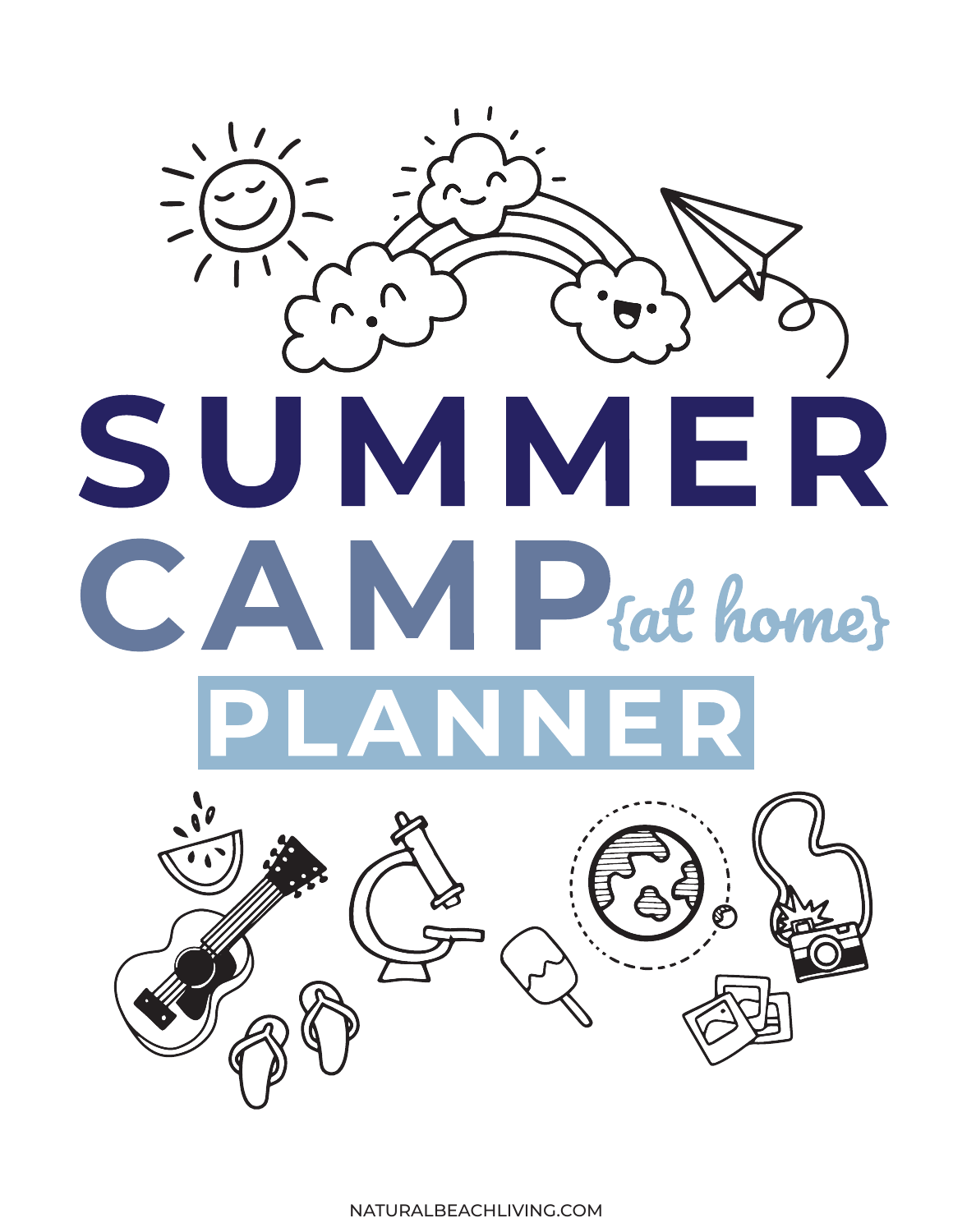## Weekly THEMES

**02**

## SPACE WEEK

#### **Learn & Explore**

- o Search for stars
- o Learn about moon phases

**01**

- o Learn about the planets
- o Make a seltzer rocket
- o View the atmosphere on Google Earth
- o Learn all about a specific astronaut
- o Find out what an astronomer does

#### **Fun & Creative**

- o Make a solar system necklace
- o Paint "moon rocks"
- o Make toilet roll space rockets
- o Make moon sand
- o Make galaxy slime

#### **Move**

- o Walk and jump like an astronaut on the moon
- o Astronaut training (jump rope, obstacle course, crunches, push-ups, planking)

#### **Watch & Listen Movies:**

- o Fly Me to the Moon (2009)
- o Mars Needs Moms (2011)
- o Space Chimps (2008)
- o Wall-E (2008)

#### **Podcasts:**

o Tumble Science Podcast for Kids (The Road Trip to Outer Space)

## DISNEY WEEK

#### **Learn & Explore**

- o Have a Disney song karaoke night
- o Play Disney character dress up
- o Read a Disney book
- o Do Disney themed word searches, word scrambles, I-spy activities, etc. (find free printables online)

#### **Fun & Creative**

- o Make Snow White inspired candy apples
- o Make Mickey-shaped pancakes
- o Make a Frozen inspired snowglobe
- o Make Olaf marshmallow pops

#### **Move**

- o Have a Disney song dance party
- o Do Disney inspired workouts (https://family.disney.com/arti cles/disney-workouts/)

#### **Watch & Listen Movies: (You can decide on your favorite)**

- o Ratatouille (2007)
- o Beauty and the Beast (1991)
- o Lady and the Tramp (2019)
- o The Lion King (1994)

#### **Podcasts:**

o Kid-Friendly Disney Fun Facts Podcast - Chris Krimitsos

## SUPER HERO WEEK

#### **Learn & Explore**

o Draw a super hero comic

**03**

- o Do super hero themed word searches, word scrambles, I-spy activities, etc. (find free printables online)
- o Do an ice melting experiment (What makes ice melt faster?)

#### **Fun & Creative**

- o Make super hero masks and cuffs
- o Make a super hero shield
- o Design a cape

#### **Move**

- o Do super hero jumps
- o Bust through a wall (made with cardboard boxes)
- o Sticky spider web target practice (make a spider web with sticky tape & throw newspaper balls at it)
- o Super hero action training

#### **Watch & Listen**

#### **Movies:** *(You can decide on your favorite)*

- o The Incredibles (2004)
- o The Lego Batman Movie (2017)
- o Captain Underpants (2017)
- o Megamind (2010)

#### **Podcasts:**

o Just Us Weirdos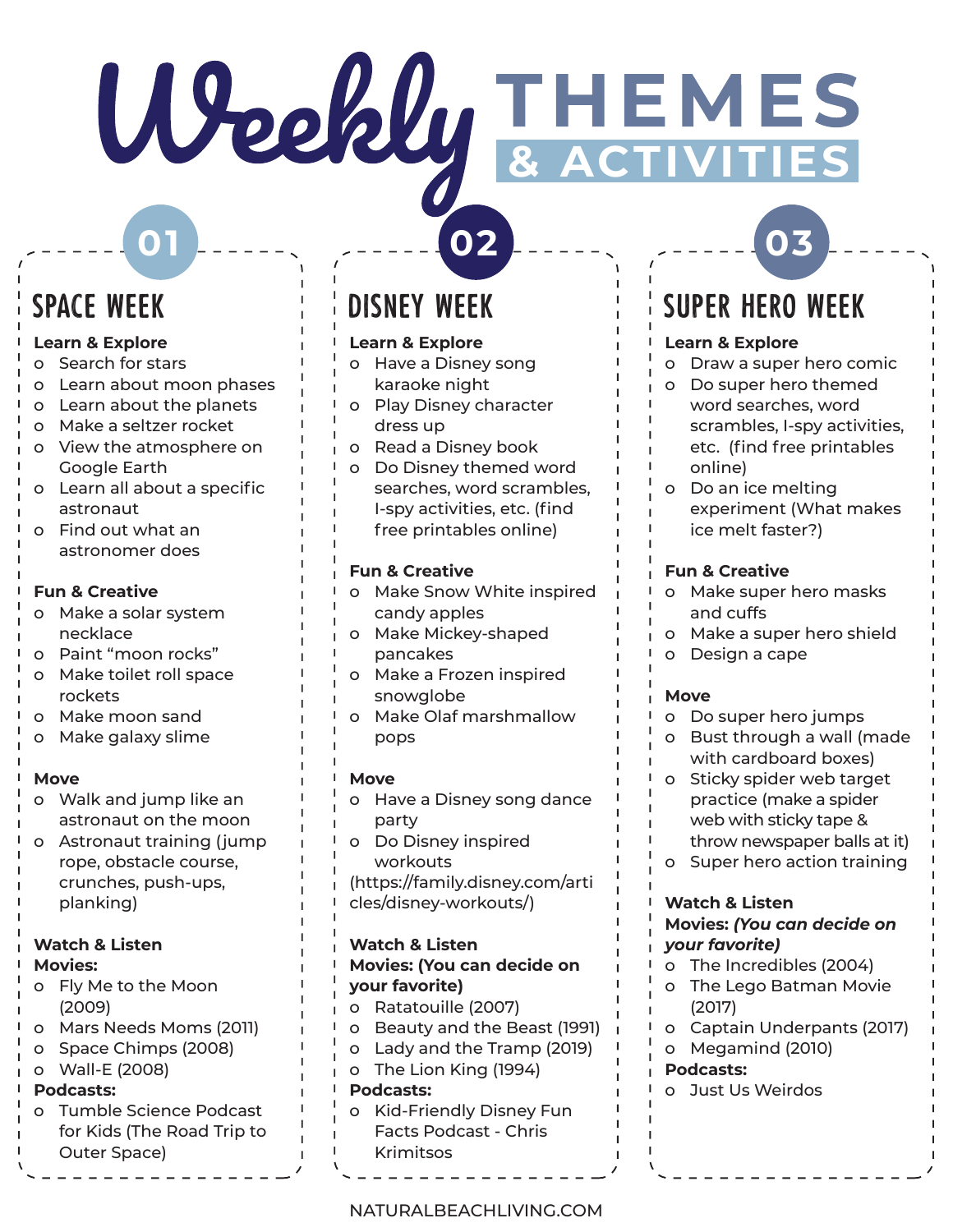## **& ACTIVITIES**

## PIRATES WEEK

#### **Learn & Explore**

o Do pirate themed word searches, word scrambles, I-spy activities, etc. (find free printables online)

**04**

- o Play pirate dress up
- o Pirate treasure hunt
- o Talk like a pirate
- o Write a message in a bottle
- o Make a sundial

#### **Fun & Creative**

- o Make a pirate spyglass
- o Make a treasure chest
- o Make pirate hook
- o Make a paper pirate ship

#### **Move**

- o Walk the plank (balance activity)
- o Hook toss (ring toss)
- o Canon ball (black water balloon) toss

#### **Watch & Listen**

#### **Movies: (You can decide on your favorite)**

- o The Pirates! Band of Misfits (2012)
- o The Pirate Fairy (Video 2014)
- o Peter Pan Live! (TV Movie 2014)
- o Muppet Treasure Island (1996)

### UNDER THE SEA WEEK

**05**

#### **Learn & Explore**

- o Do "under the sea" themed word searches, scrambles, I-spy activities, etc. (find free printables online)
- o Learn about ocean life (different fish, dolphins, sharks, etc.)
- o Saltwater density experiment
- o Ocean zone in a bottle

#### **Fun & Creative**

- o Make ocean slime
- o Make paper plate jellyfish
- o Make handprint crabs
- o Make a fish mobile
- o Paint ocean rocks
- o Make floating sea turtles

#### **Move**

- o Do ocean yoga (jellyfish, shark, dolphin pose, etc.)
- o Walk like a crab
- o Shark bean bag toss

#### **Watch & Listen Movies: (You can decide on your favorite)**

- o Finding Nemo (2003) o The Little Mermaid (1989) o Dolphin Tale (2011)
- o Moana (2016)

#### **Podcasts:**

o The Journey to the Deepest Part of the Ocean with Gaelin Rosenwaks from Tumble Science Podcast for Kids

## DINOSAUR WEEK

#### **Learn & Explore**

o Do dinosaur themed word searches, word scrambles, I-spy activities, etc. (find free printables online)

**06**

- o Learn about different dinosaurs
- o Dig for dinosaur fossils (in a sandbox or big container with sand)

#### **Fun & Creative**

- o Make fizzy dinosaur eggs
- o Make salt clay dinosaur fossils
- o Make paper plate dinosaurs

#### **Move**

- o Do dinosaur yoga
- o Do dinosaur exercises (stomp, flap, prowl, etc.)

#### **Watch & Listen**

#### **Movies: (You can decide on your favorite)**

- o The Good Dinosaur (2015)
- o Ice Age: Dawn of the Dinosaurs (2009)
- o The Land Before Time (1988)

#### **Podcasts:**

o Kid-Friendly Dinosaur Fun Facts Podcast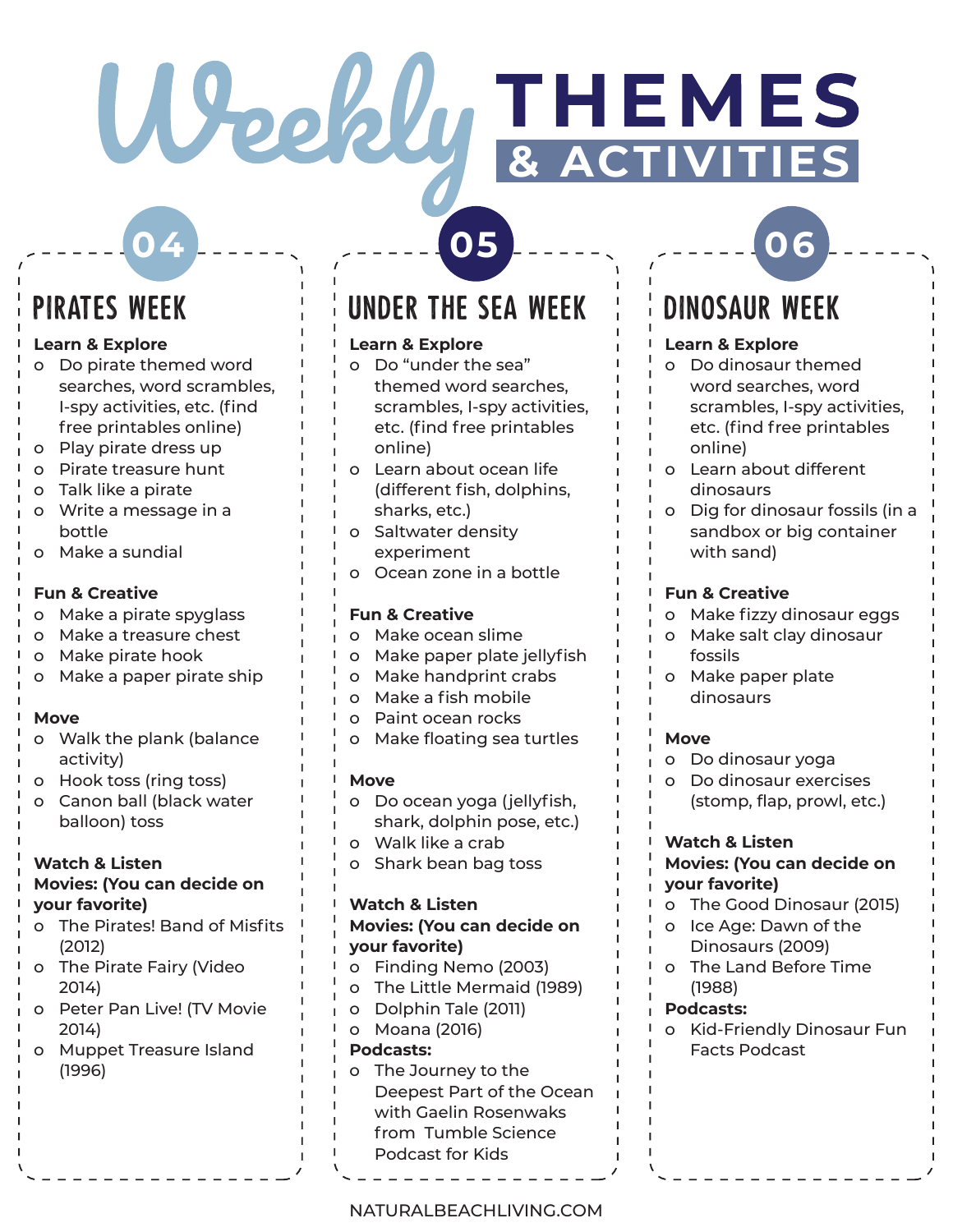## **& ACTIVITIES**

**08**

## OLYMPICS WEEK

#### **Learn & Explore**

o Learn about the history of the Olympics

**07**

- o Learn about the Olympic rings
- o Learn about the Olympic flames
- o Do Olympics themed word searches, word scrambles, I-spy activities, etc. (find free printables online)

#### **Fun & Creative**

- o Make an Olympics torch
- o Make Olympic medals
- o Make an Olympic wreath
- Make paper plate tennis props

#### **Move**

o Have backyard Olympics: *Some ideas:* javelin throw (throw pool noodles through hula hoops), balance beam (with cinder blocks and wooden plan), ball toss, hurdles (over pool noodles)

#### **Watch & Listen Movies:**

- o Cool Runnings (1993)
- o D2: The Mighty Ducks (1994)
- o Eddie The Eagle (2015)
- o I am Bolt (2016)

## STEAM WEEK

#### **Learn & Explore**

- o Learn about STEAM/STEM careers
- o Do a coding Lego maze
- o Make a cloud in a jar
- o Do STEAM themed word searches, word scrambles, I-spy activities, etc. (find free printables online)
- o Make magnetic slime
- o Make a baking soda and vinegar volcano

#### **Fun & Creative**

- o Make crystal suncatchers
- o Make color mixing spin tops
- o Make sugar crystals
- o Make straw rockets

#### **Move**

*Reinforce STEAM/STEM concepts with physical activities:*

- o Javelin throw (measure activity)
- o Bounce different shape balls on various surfaces
- o Jump rope (check heart rate before and after)

#### **Watch & Listen Movies: (You can decide on your favorite)**

- o Meet the Robinsons (2007)
- o Flubber (1997)
- o Robots (2005)
- o Big Hero 6 (2014)

#### **Podcasts:**

o Brains On!

### HAWAIIAN WEEK

#### **Learn & Explore**

o Do Hawaiian themed word searches, word scrambles, I-spy activities, etc. (find free printables online)

**09**

- o Learn about the Hawaiian islands
- o Make a baking soda volcano

#### **Fun & Creative**

- o Make a pinecone pineapple
- o Make a tissue paper lei
- o Make a paper flower crown
- o Make a streamer hula skirt
- o Make Hawaiian punch slime
- o Design a Hawaiian shirt
- o Have a luau

#### **Move**

- o Learn a Hawaiian dance
- o Have a hula hoop contest
- o Do the limbo

#### **Watch & Listen**

#### **Movies: (You can decide on your favorite)**

- o Lilo & Stitch (2002)
- o Johnny Tsunami (TV Movie 1999)
- o Toy Story Toons: Hawaiian Vacation (2011)
- o The Descendants (2011)
- o Moana (2016)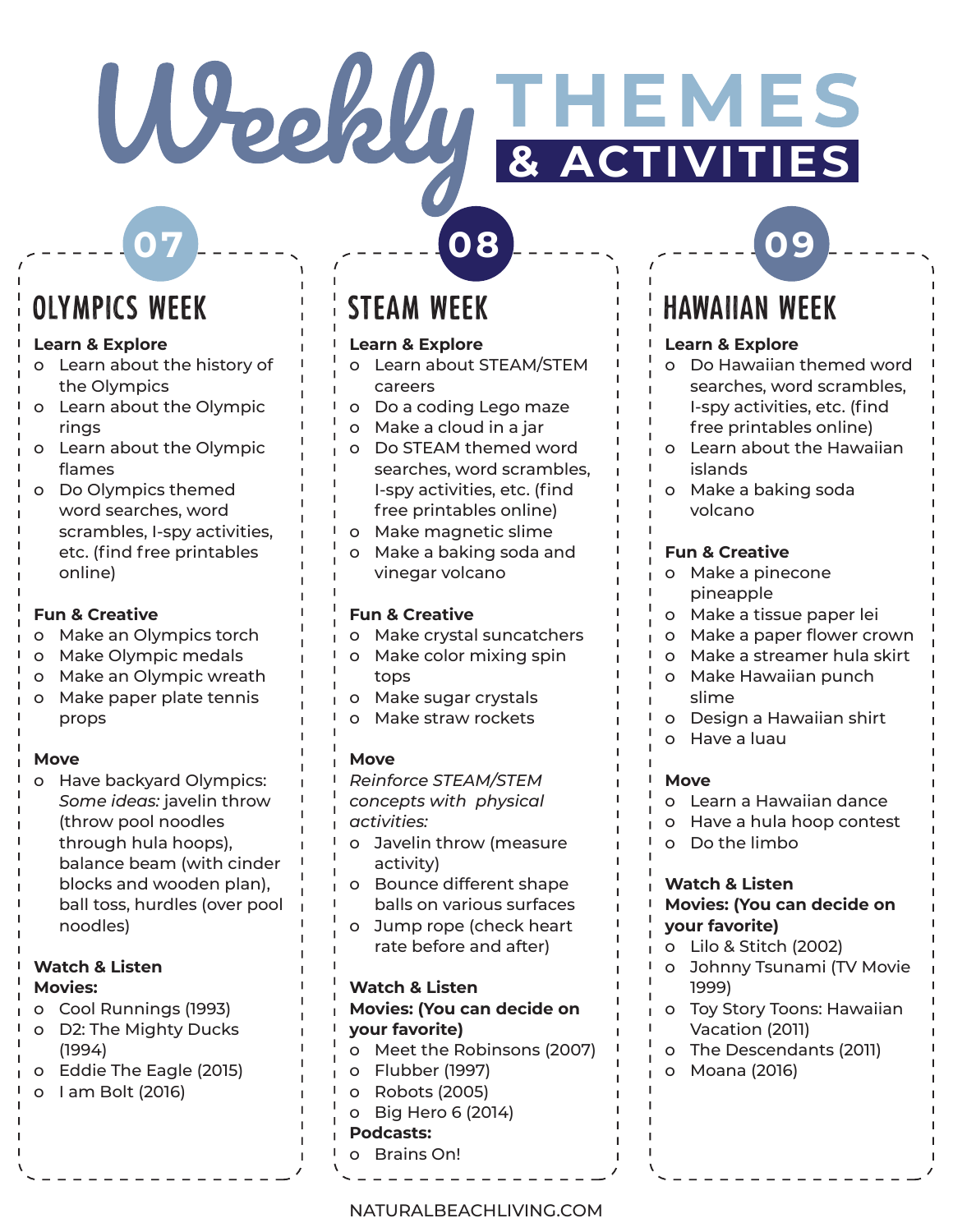# Supplies & RESOURCES

|          | <b>CRAFT &amp; ART</b> | <b>BAKING &amp; COOKING</b> | <b>PRINTABLE</b>                                                                                                                                                                                                                                                                                        |              |               |
|----------|------------------------|-----------------------------|---------------------------------------------------------------------------------------------------------------------------------------------------------------------------------------------------------------------------------------------------------------------------------------------------------|--------------|---------------|
|          | <b>SUPPLIES</b>        | <b>SUPPLIES</b>             | <b>ACTIVITIES</b>                                                                                                                                                                                                                                                                                       |              | <b>MOVIES</b> |
| n        |                        | $\Omega$                    | (FREE DOWNLOADS)<br>O                                                                                                                                                                                                                                                                                   | <sup>o</sup> |               |
| $\Omega$ |                        | $\Omega$                    | $\Omega$                                                                                                                                                                                                                                                                                                | $\Omega$     |               |
|          |                        | $\Omega$                    | $\Omega$                                                                                                                                                                                                                                                                                                |              |               |
|          |                        | $\circ$                     | $\circ$                                                                                                                                                                                                                                                                                                 | $\circ$      |               |
| n        |                        | $\Omega$                    | $\circ$                                                                                                                                                                                                                                                                                                 |              |               |
| $\Omega$ |                        | $\Omega$                    | $\circ$                                                                                                                                                                                                                                                                                                 | റ            |               |
|          |                        | $\circ$                     | $\circ$                                                                                                                                                                                                                                                                                                 | <sup>o</sup> |               |
|          |                        | $\circ$                     | $\circ$                                                                                                                                                                                                                                                                                                 | O            |               |
| $\Omega$ |                        | $\Omega$                    | $\Omega$                                                                                                                                                                                                                                                                                                | ⌒            |               |
| $\Omega$ |                        | $\circ$                     | $\circ$                                                                                                                                                                                                                                                                                                 | О            |               |
| O        |                        | $\circ$                     | $\circ$ and $\circ$ and $\circ$ and $\circ$ and $\circ$ and $\circ$ and $\circ$ and $\circ$ and $\circ$ and $\circ$ and $\circ$ and $\circ$ and $\circ$ and $\circ$ and $\circ$ and $\circ$ and $\circ$ and $\circ$ and $\circ$ and $\circ$ and $\circ$ and $\circ$ and $\circ$ and $\circ$ and $\circ$ | $\circ$      |               |
|          |                        | $\Omega$                    | $\Omega$                                                                                                                                                                                                                                                                                                |              |               |
|          |                        | $\Omega$                    | $\Omega$                                                                                                                                                                                                                                                                                                | C.           |               |
|          |                        | O                           | $\circ$                                                                                                                                                                                                                                                                                                 | O            |               |
| ∩        |                        | $\circ$                     | $\circ$                                                                                                                                                                                                                                                                                                 | <sup>o</sup> |               |
| ∩        |                        | $\Omega$                    | $\Omega$                                                                                                                                                                                                                                                                                                |              |               |
|          |                        | C.                          | $0 \quad \underline{\quad}$                                                                                                                                                                                                                                                                             | റ            |               |
|          |                        | $\circ$                     | $\circ$                                                                                                                                                                                                                                                                                                 | C            |               |
|          |                        |                             |                                                                                                                                                                                                                                                                                                         |              |               |

| <b>EPODCASTS</b> | <b>BOOKS</b><br>$\sim$ $\sim$ $\sim$ | <b>BOARD</b><br><b>GAMES</b> | <b>MUSIC</b> |
|------------------|--------------------------------------|------------------------------|--------------|
|                  | $\circ$                              | $\circ$                      | $\Omega$     |
|                  | $\circ$                              | $\Omega$                     | O            |
|                  | $\Omega$                             | $\circ$                      | $\Omega$     |
|                  | $\circ$                              | $\circ$                      | O.           |
|                  | $\circ$                              | $\circ$                      |              |
|                  | $\circ$                              | $\circ$                      | ∩            |
| $\Omega$         | $\Omega$                             | $\circ$                      |              |
|                  | O                                    | $\circ$                      | $\circ$      |
|                  | $\Omega$                             | $\circ$                      | ∩            |
|                  | ∩                                    | $\Omega$                     | $\Omega$     |
|                  | O                                    | $\circ$                      | O.           |
|                  | $\circ$                              | $\circ$                      | $\Omega$     |
|                  | $\Omega$                             | $\circ$                      | $\Omega$     |
| $\Omega$         | $\Omega$                             | $\circ$                      |              |
|                  | റ                                    | $\circ$                      |              |
|                  | ∩                                    | $\circ$                      | O            |
|                  |                                      | $\Omega$                     | $\Omega$     |
|                  | $\circ$                              | : o                          |              |
|                  |                                      |                              |              |

NATURALBEACHLIVING.COM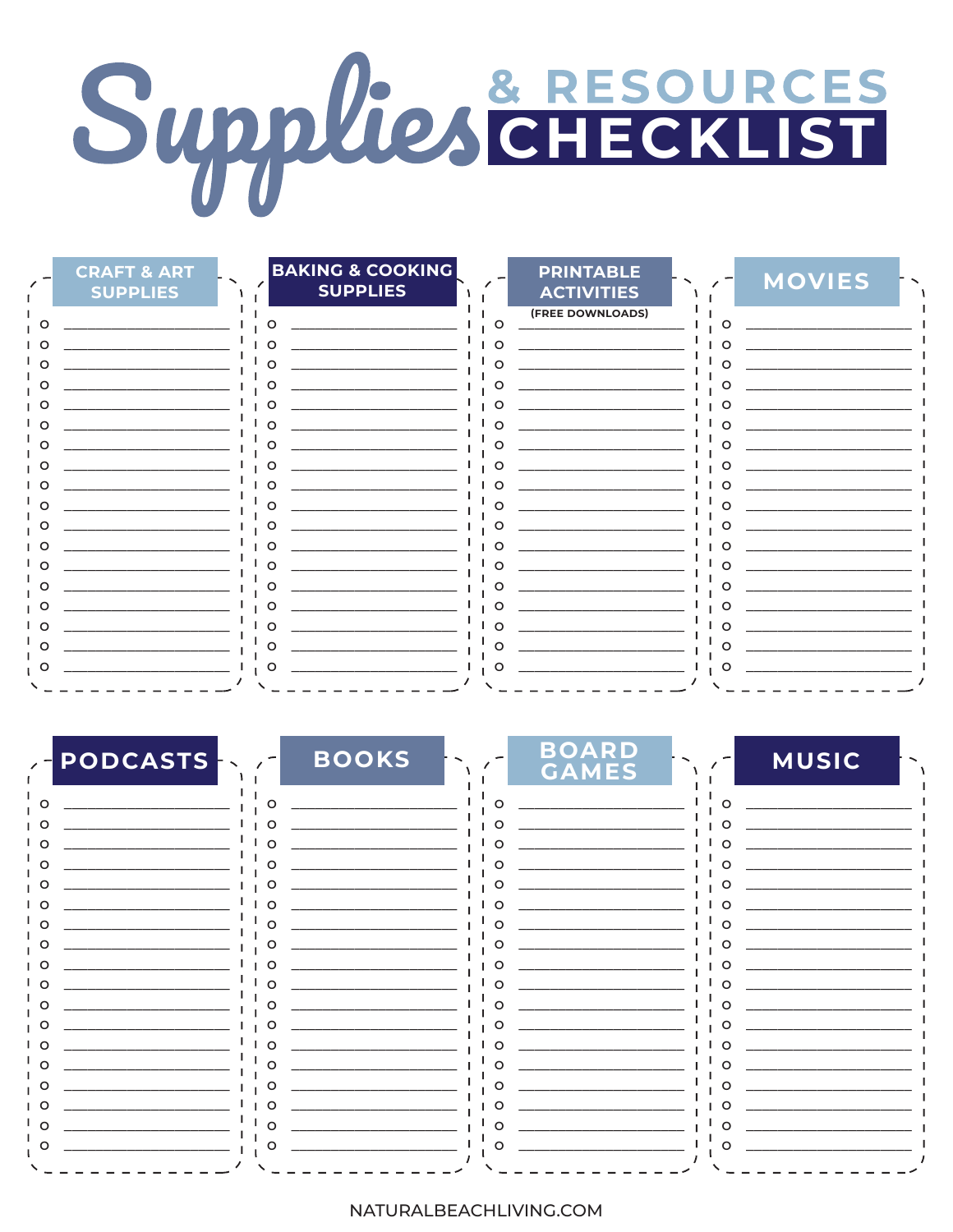Weekly MEAL

| M                          |                            |                            |                            |
|----------------------------|----------------------------|----------------------------|----------------------------|
| <b>BREAKFAST</b>           | <b>BREAKFAST</b>           | <b>BREAKFAST</b>           | <b>BREAKFAST</b>           |
| <b>LUNCH</b>               | <b>LUNCH</b>               | <b>LUNCH</b>               | <b>LUNCH</b>               |
| <b>DINNER</b>              | <b>DINNER</b>              | <b>DINNER</b>              | <b>DINNER</b>              |
| <b>SNACKS &amp; DRINKS</b> | <b>SNACKS &amp; DRINKS</b> | <b>SNACKS &amp; DRINKS</b> | <b>SNACKS &amp; DRINKS</b> |
|                            |                            |                            |                            |

|                            | <b>GROCERY</b><br><b>LIST</b> | <b>SUPPLY</b><br><b>LIST</b> | <b>PREP</b><br><u>LIST</u> |
|----------------------------|-------------------------------|------------------------------|----------------------------|
| <b>BREAKFAST</b>           |                               |                              |                            |
| <b>LUNCH</b>               |                               |                              |                            |
| <b>DINNER</b>              |                               |                              |                            |
| <b>SNACKS &amp; DRINKS</b> |                               |                              |                            |
|                            |                               |                              |                            |

NATURALBEACHLIVING.COM